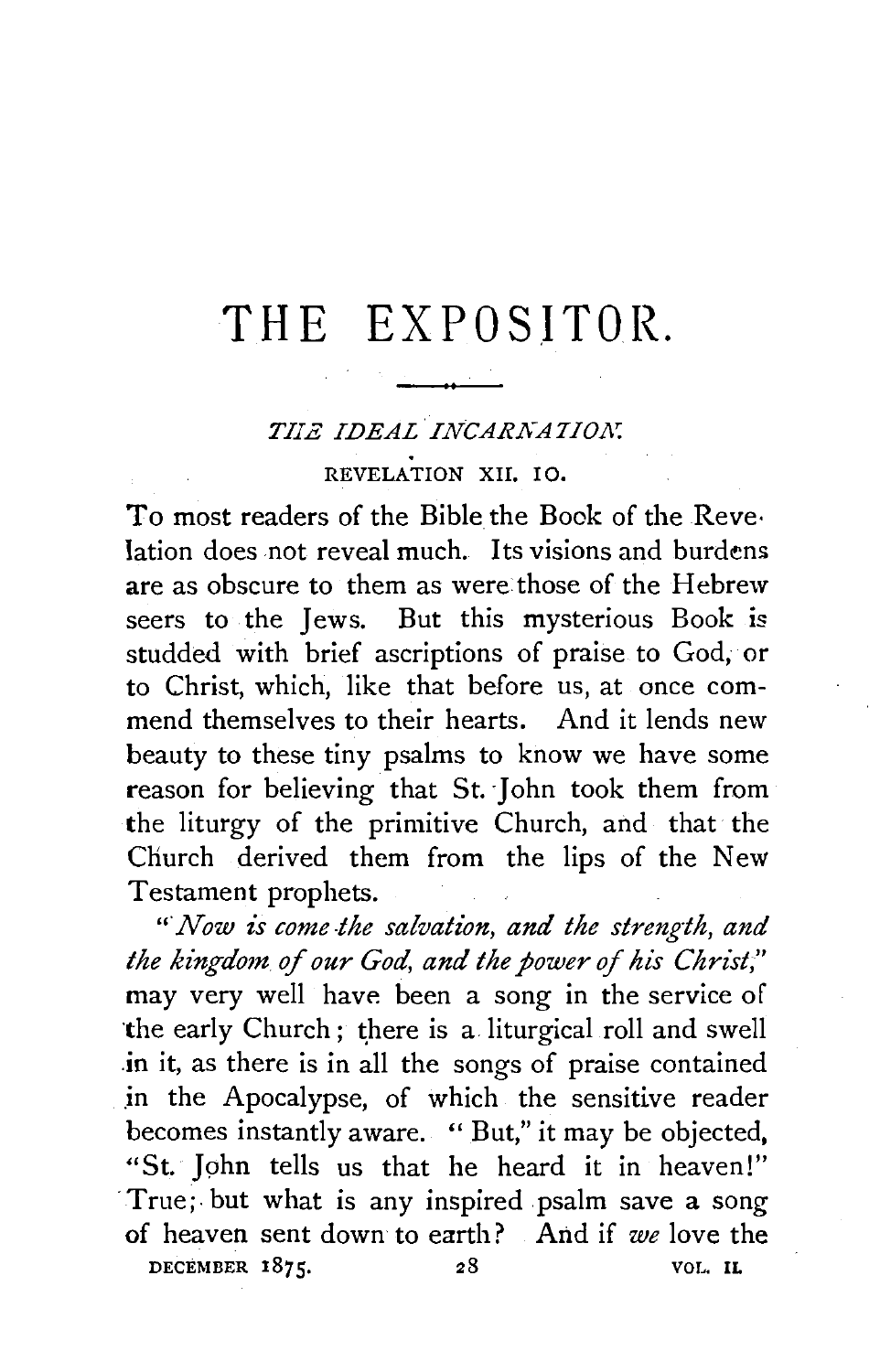psalms and hymns we learned in childhood, may not our friends up yonder still sing the songs they loved on earth? may not the Apostle have heard in the heavenly temple a psalm to which he had often listened in church?

The Book of the Revelation does not reveal much to most of us : but is the fault in the Book or in us ? Surely it is in us; for how few of us have really studied it ! We have glanced over it now and then perhaps ; but, because it has not at once yielded up its secrets to us, we have closed it again, and pronounced it an impenetrable mystery. Possibly we have even treated this inspired .writing with the immodesty, the impertinence, we often shew to any fine work of human art. A man of far higher gifts and wider culture than ourselves has compressed the thought and emotion of a lifetime into some noble picture or stately symphony. We look at his picture, or we listen to his symphony, abd because we cannot take in—as how should we ?—in a few moments what has occupied him for months or years, we say, " There is nothing in it. 'Tis a poor picture. Dull heavy music!" *That* is the very spirit in which we often deal with St. John. He comes to us with his book of pictures, pictures of the heavenly kingdomthe spiritual world of which we know so little, but of which we need to know so much. He offers us the dreams, visions, inspirations of the long solitary years during which he was an exile in the isle called Patmos; we glance hurriedly at scene after scene, picture after picture, and, because we do not at once recognize their true meaning and beauty, we push them aside as of no worth, at least to us.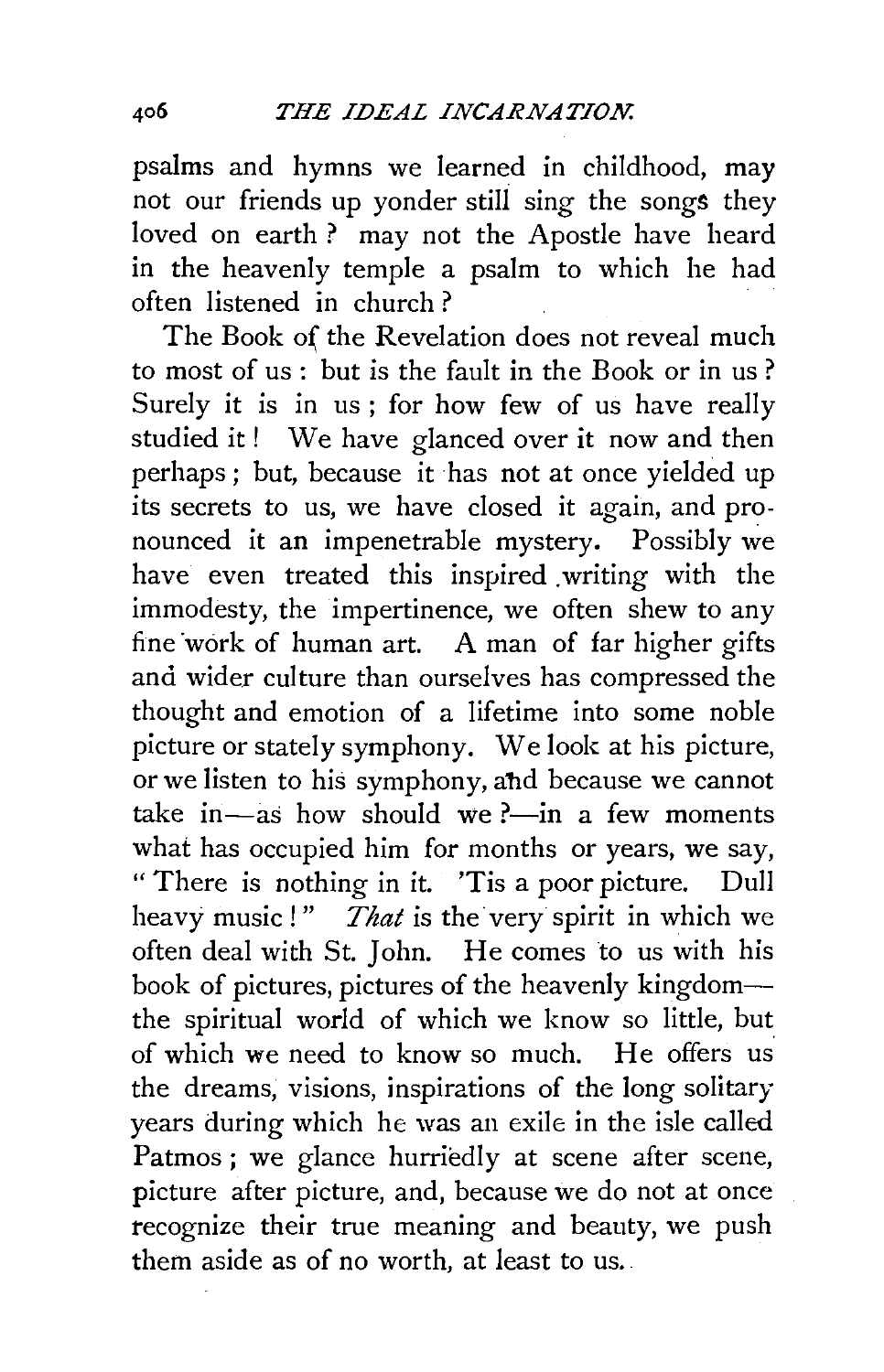Yet they are of the greatest worth. For his Book contains the story of the world as seen from heaven. It is the history of the conflict and development of the great moral and spiritual forces by which the human race is being recovered to the image and service of God. And it is mainly because we do not recognize the sublime design of the Book, it is because the gypsies of the Church have set us to hunt in it for dates and omens, for hints on the political events of the passing day and portents of the immediate future, that we have too hastily concluded the Book to have no message and no charm for us. If we would read it with intelligence, and come to love it, we must steadily bear in mind that the Christian prophecies, like the Hebrew prophecies, have many successive fulfilments, each larger than that which went before it; and that, still like the Hebrew prophecies, their chief value lies, not in their historical and still less in their predictive element, but in their moral element-in the fact that they shed the light of Heaven on the events of earth, and bring Divine laws and principles into the life of men and nations.

Let us take an illustration from the scene of which this verse forms part. St. *]* ohn sees a wonder in heaven. A woman, clothed with the sun, brings forth a man-child, which a dragon seeks to devour. The child is caught up to the throne of God. The woman flees into the wilderness, and stays there in fear of the dragon for a thousand, two hundred, and threescore *(i.e.,* 126o) days, or, in the quaint notation of Hebrew prophecy, *a .time* (one year), *times* (two years), and *half-a-time* (half a year), *i.e.,* three years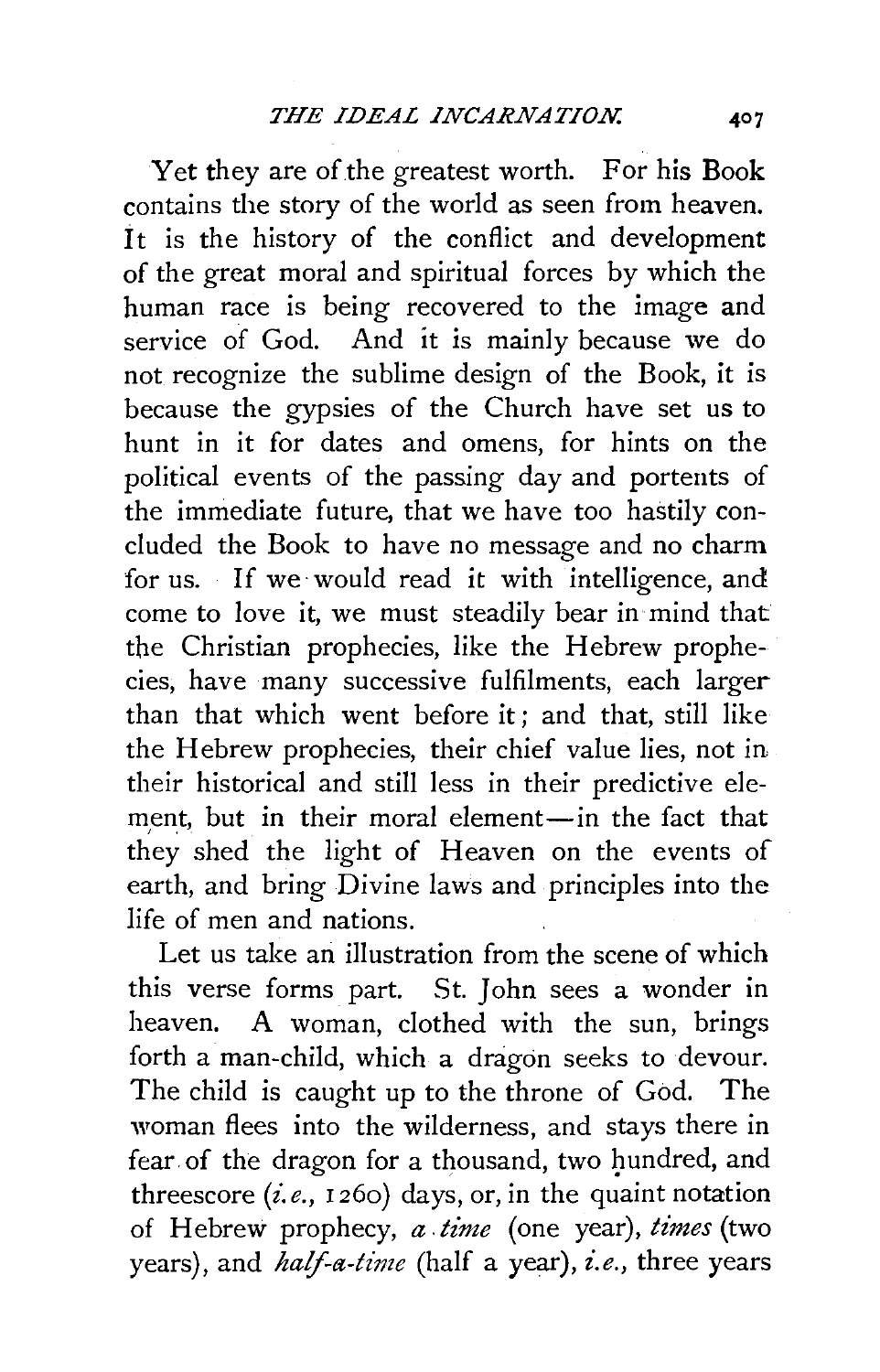and a half. There is war in heaven. Michael and his angels fight with the dragon, the old serpent, "he that is called the Devil, and Satan ; " the dragon and his angels are defeated, cast down from heaven to earth. He follows the woman into the wilderness, persecutes her, and makes war against "the remnant of her seed."

This is the Vision and the Wonder; and if we would at all enter into its meaning, we must glance at it from three different points of view.

First, we take the *historical* point of view. St. John wrote the Apocalypse toward the close ·of the first century, some years after the destruction of Jerusalem. And this vision may be, as some Commentators think it is, a symbolical history of the Divine kingdom upon earth up to the period at which he wrote. The whole human race, like the whole creation, had been groaning and travailing for the birth of the Redeemer, the Desire of all nations. At last He is born. From his very birth He is :assailed by the powers of evil ; the dragon waits for Him; Herod seeks to slay Him. At the very crisis .of the conflict with the powers of evil, when the Jewish and Roman authorities seem about to triumph .over Him, He is caught up to the throne of God: delivered by death from death, He ascends into heaven. And the Church, which brought Him forth, is soon persecuted by the evil powers which had set themselves against Him. Thinned by persecution, the love of many waxing cold, the Church of Judea, the mother Church, saw the evil days approaching which Christ had predicted. The Romans invaded J udea, besieged Jerusalem. Warned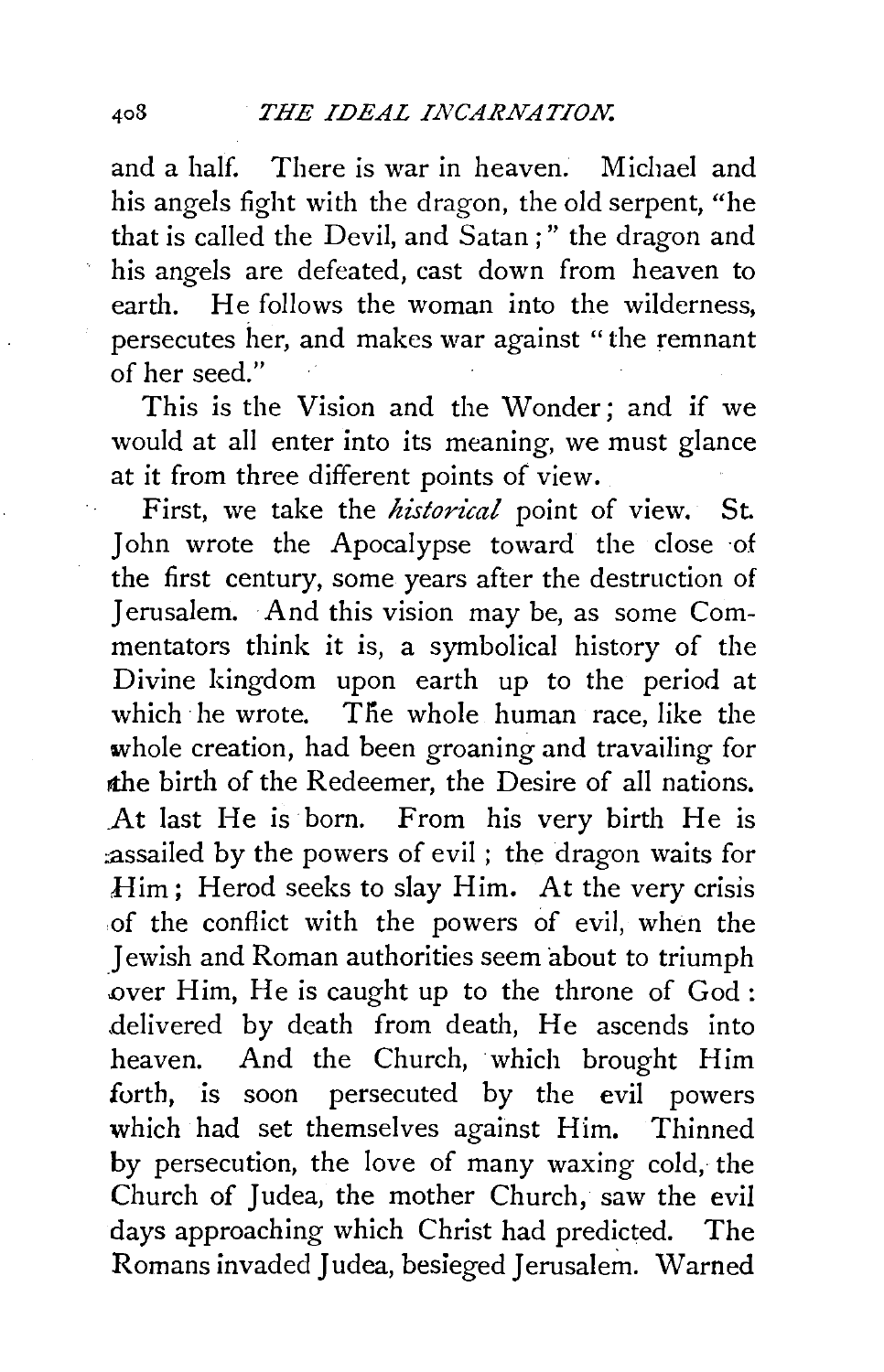by their Master, the Christians fled to Pella, and tarried there-perhaps for three years and a half, but we have no·record of the time-till the sacred city was destroyed. Even then the Church's days of persecution were not passed. The dragon still made war on the woman, sending forth a pestilent brood of heresies and corruptions, opposing himself in an endless variety of forms to as many as " kept the commandments of God and had the testimony of Jesus Christ."

This is one way, and surely a legitimate way, in which we may interpret the symbols of St. John, and approach the meaning of the picture he sets before  $us :=$ 

The Woman  $=$  the Church of God.

The Babe  $=$  Jesus Christ.

- The Dragon and his angels  $=$  the powers of evil which, in the person of Herod and the Pharisees, Pilate and the. Romans, made war against Him.
- The Assumption of the Babe to the throne of  $God = the ascension of Iesus into$ Heaven. And,
- The war of the Dragon against the Woman and her seed in the wilderness  $=$  the persecution by the evil powers of the Church and her children.

 $(2)$  But we must not confine ourselves to this interpretation and reject all others. We must remember that every prophecy has successive fulfilments; each on a larger scale than that which went before it. And; therefore, to this historical we may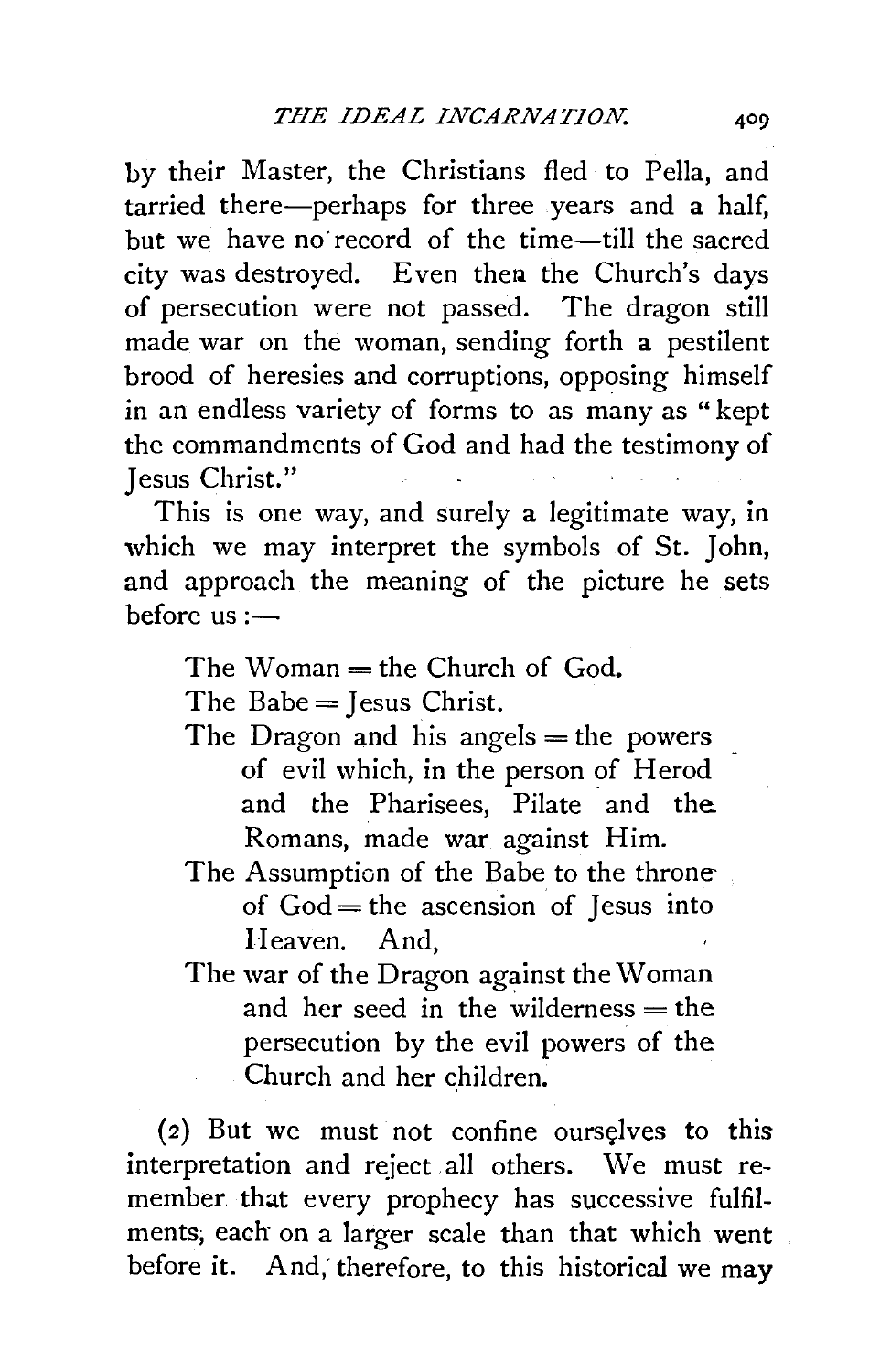add the larger *predictive* interpretation which other Commentators put upon it. And these say: In this scene the Apostle shadows forth, under the symbols and figures characteristic of Hebrew prophecy, the whole future history of the Church. We cannot now indeed recover the minute allusions with which his words abound ; but the broad general scope of his meaning is plain. Humanity, the ideal of which is placed before us as a woman clothed with the sun, at last brings forth the Child who is to be the perfect man and to redeem all men to perfection. All the pure and heavenly forces enlist themselves on his side. All the evil forces array themselves against Him. He is caught up to the throne of God; *i.e.,*  Christ, for Himself, has triumphed over the forces of evil, and dwells with God in an eternal peace, ruling over all the children of men.

His triumph is to be repeated, age after age, in as many as love and serve Him. But that there may be success there must be struggle, that there may be victory there must be conflict. And hence the followers of Christ are often driven into a pathless wilderness, seeking rest but finding none. Yet even in the wilderness God has " prepared a place " for them, and will "feed " them. They must fight against evil; but the forces of Heaven are on their side ; the very earth shall help them : they shall at last overcome " by the blood of the Lamb, and because of the word of their testimony;" their final utterance shall be a song, a song of triumph,—" Now is come the salvation, and the strength, and, the kingdom of our God, and the power of his Christ."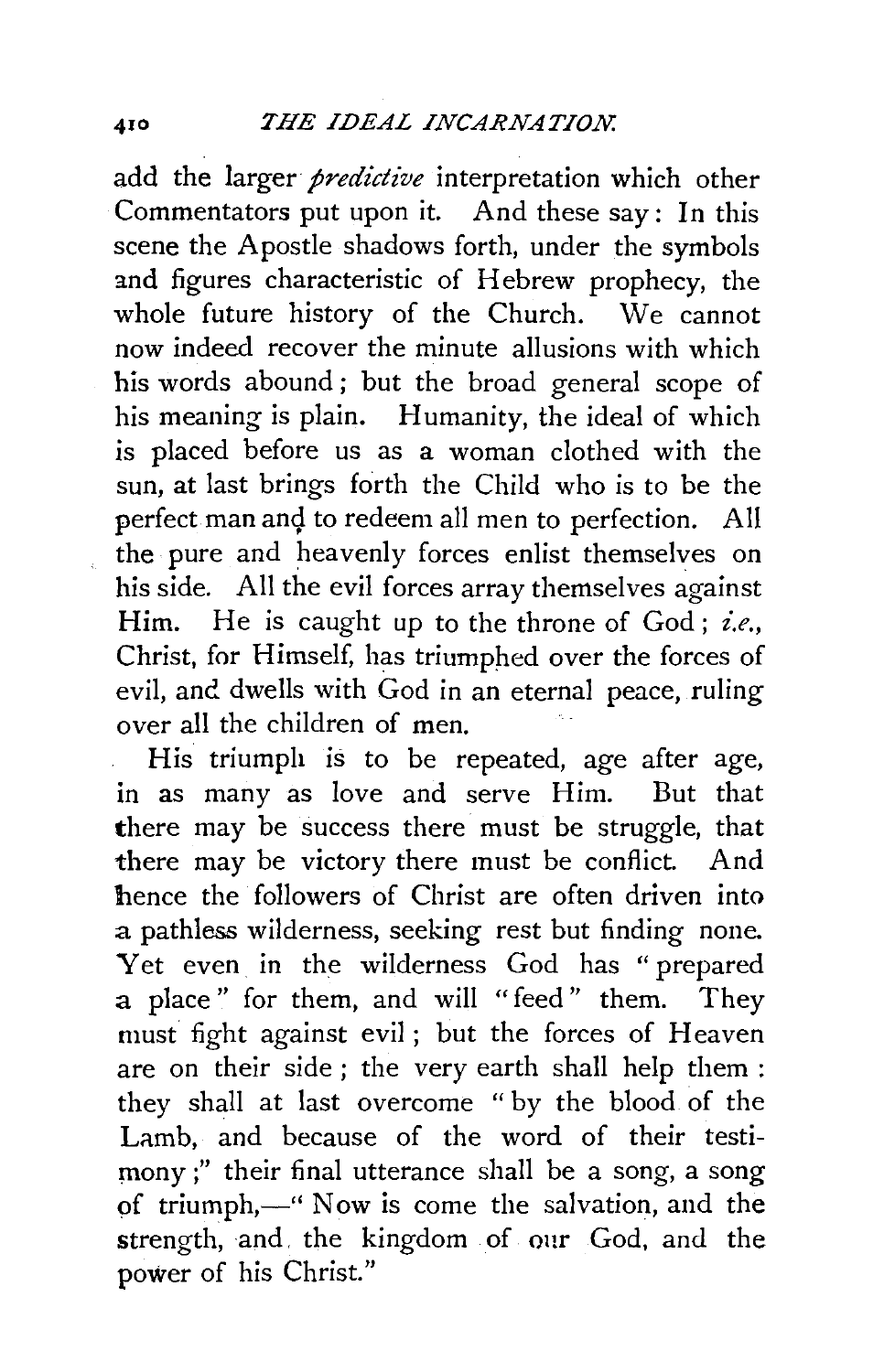Is not this also a true interpretation of St. John's words ? *Has* not this been the history of the Church generation after generation, age after age, from the moment he wrote down to the present. moment ? Let us then take both the historical and the predictive interpretations, and say, " Both are good, both are true."

(3). But while we accept both these interpretations, let us also, taking our stand on these, look for one still higher and larger. These are only. the historical and predictive interpretations ; and, as has been said, the main value of prophecy lies, not in its historical or predictive elements, but in its moral and spiritual elements, in the fact that it sheds the light of Heaven on the events of earth. Now what is the \_great event of earth and time} It is the incarnation of the Lord Jesus Christ, with all which that event signified and involved. Must not that great event of earth and time have its counterpart, its ideal, in heaven and eternity ? Must it not be full of spiritual instruction for us if, besides looking at the Incarnation from an earthly point of view, we can also look at it from the heavenly point of view, and see. what it is like in the thought. and purpose of God.? *ln*  this *spiritual* or *ideal* interpretation of St. John's vision lies its main value for us and for the world. This aspect of it therefore we must endeavour to get clearly before our minds.

Now the earthly side of the Nativity'is familiar to us all. But *we* conceive of the incarnate life of Jesus much more widely than the men of his own age conceived it. Think how it shaped itself to them. For four thousand years Prophecy had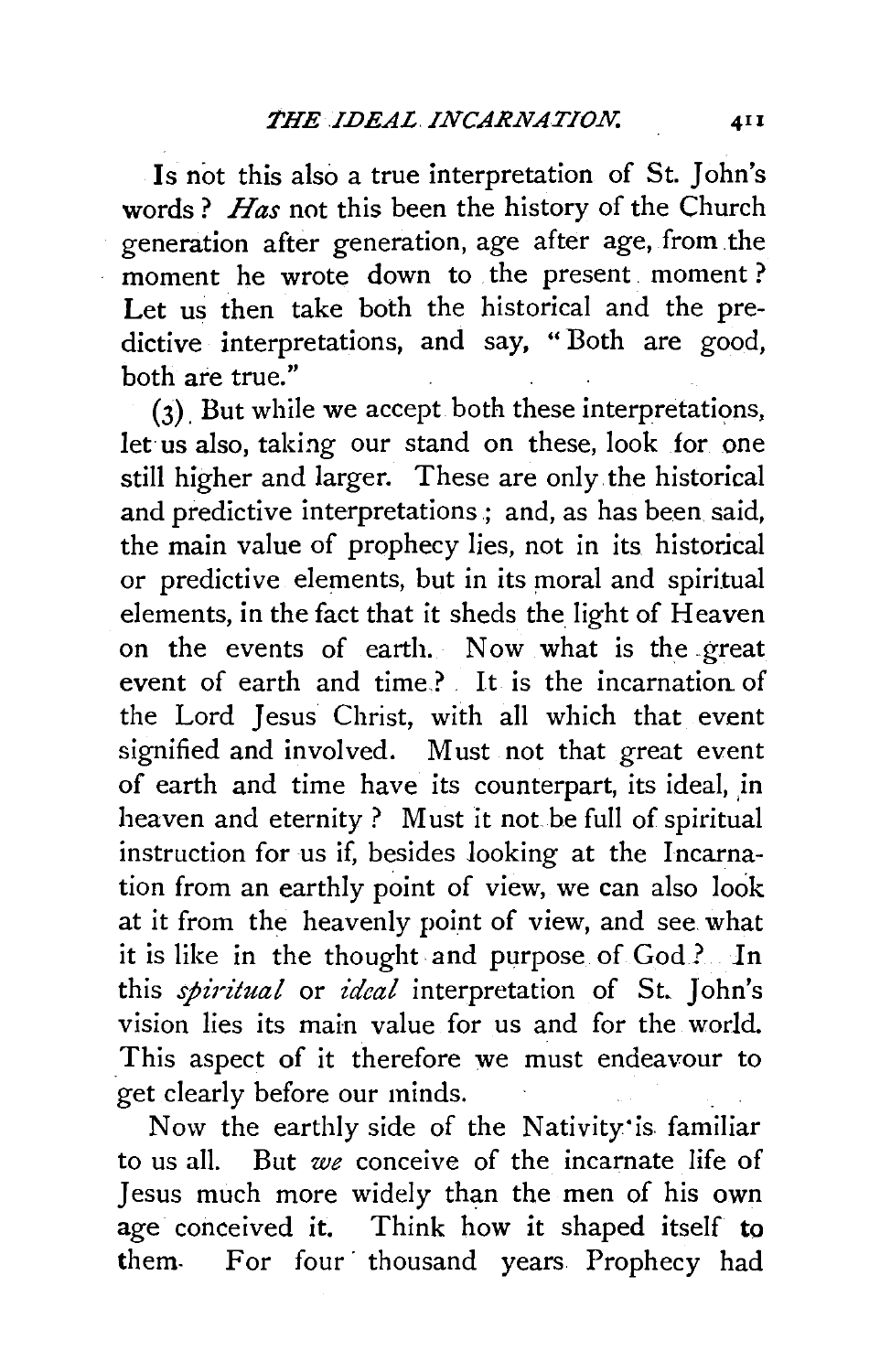spoken. of Him, gradually converging. to a definite centre, bringing its scattered rays to a focus, until it announced that "the Seed of the Woman" was to be of the Hebrew race, of the family of David, and that ~He would be born in Bethlehem of Judah. When He was born, the Shepherds worshipped Him as the Christ *promised to their fathers*, the Gentile Magi inquired for Him as *the King of the Jews*. Trained in a home Hebrew to the core, He confined his mission to the Hebrew race, and openly professed that He had not come save to the House of Israel. Even to the believers, the Christians of his own age, he seemed a Jew, and a Saviour of the Jews. It cost the Holy Ghost years of labour before the very Apostles could be taught that they were to .go out into all the world and proclaim Christ as the Saviour of all men. St. Paul, indeed, although a Hebrew of· the .Hebrews, very gladly became the Apostle of the Gentiles, and taught that in Christ Jesus there was neither Jew nor. Greek, neither. bond nor free, neither male nor female ; that all became one new man in Him. But, despite the commands of the Holy Ghost and the passionate logic of St. Paul. the first generation of believers held fast to. the Jewish conception of the Messiah ; the Hebrew believers deemed themselves more favoured than ·their Gentile brethren, simply because they were Hebrews, and many of the Gentiles came under the yoke of the Law in the hope that they. might thus ·rise *to* an equality of privilege with the Hebrews.

Doubtless it was very natural that this local and national conception of Mary the Hebrew mother, and of Jesus the Hebrew babe and man, should be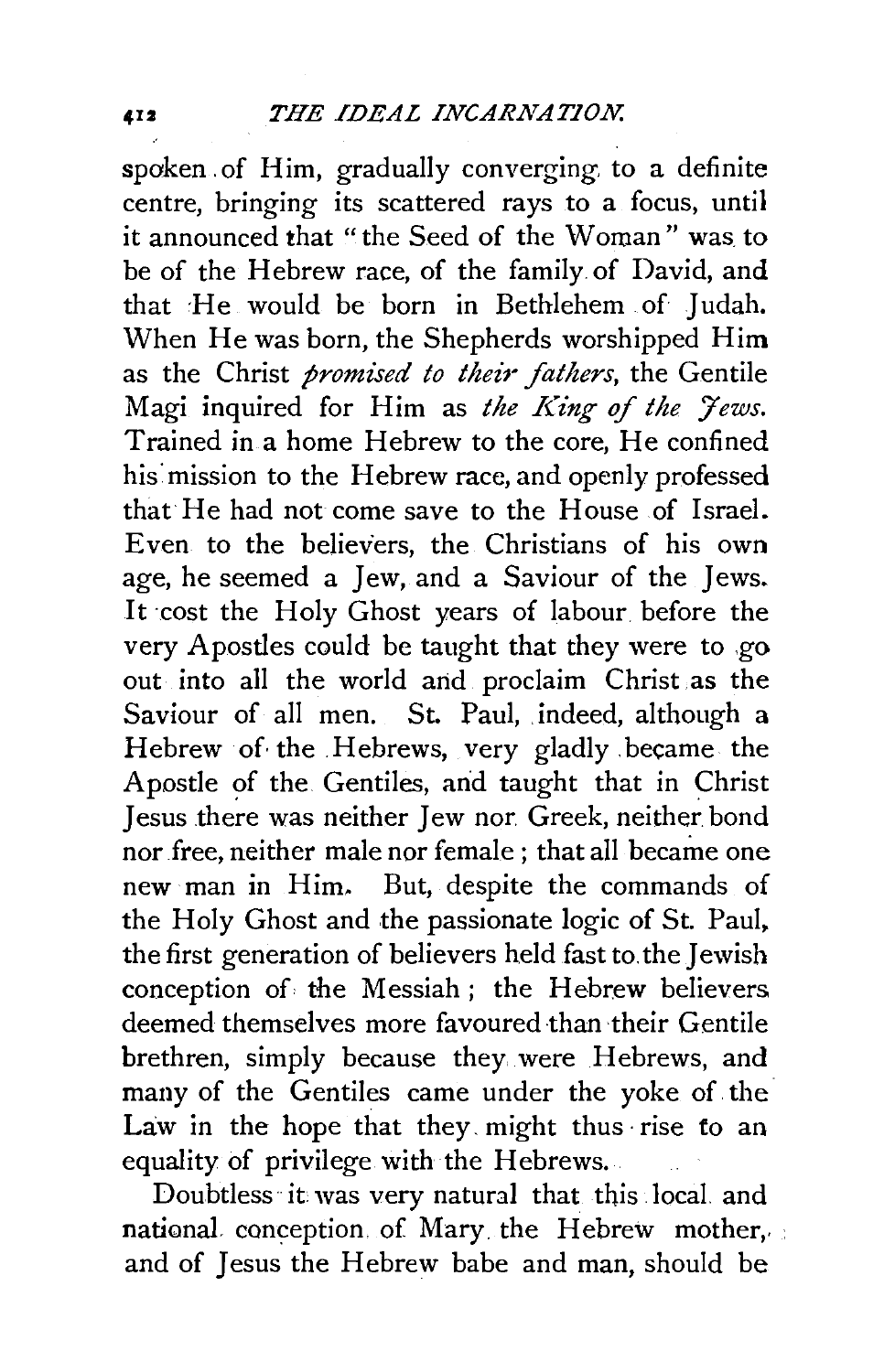tenaciously held ; for it was the outgrowth of many centuries. Nor was it possible to avoid *some* such localization of. this conception. For if the Eternal Christ was to become man and dwell among us, He. must obviously be born in some spot, of some race.

And yet a local conception of Christ is necessarily an imperfect, and misleading conception of Him. What the world wanted and wants is not a Jew, but a man; not the hero and prince of a single race, but the ideal and archetypal man in whom all races may recognize the very perfection of manhood. And St. Paul endeavoured, so to speak, to *delocalize* the conception of Christ, to detach it from all limits of time and space, to set Him forth as the perfect man, the Head and Crown of humanity, the Saviour of all races, the Ruler of all worlds, by the most forcible and impassioned arguments. But men are moved much more readily by imagination than by logic. And, while St. Paul appeals to our reason, St. John appeals to our imagination and heart. Instead of an argument he gives us a picture. When we go to him, and say, " Sir, we would see Jesus as He is," he shews us, not a Hebrew maiden in her cottage at Bethlehem, but a woman clothed with the sun and crowned with stars ; not a babe lying in a manger, but a man-child caught up to the throne of God,-a child, and yet a man, on whose side all the holy forces of the universe are engaged, who strives with and overcomes all the evil powers of heaven and earth, and who will repeat his victory in as many as follow his banner and espouse his cause. It is *the ideal incarnation*, the incarnation as it stood in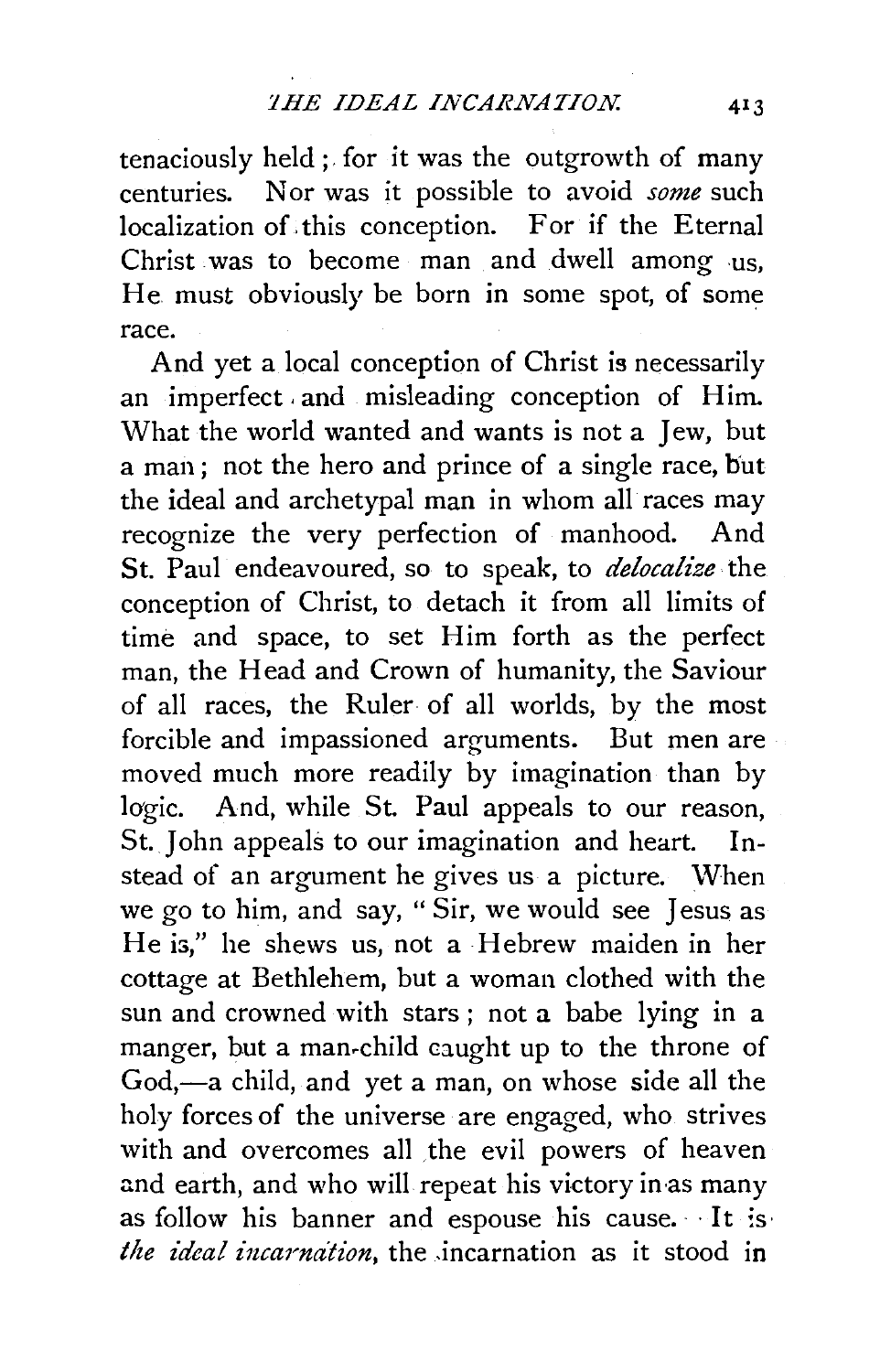the thought and purpose of God, which St. John sets before us ; it is the nativity of the Saviour of all men and of all worlds, not the birth of the King of the Jews. It is the conflict of Christ, the Everlasting Word, with universal evil, not the conflict of Jesus of Nazareth with the wicked Pharisees and Scribes, of which we see the triumphant issue .. It is the eternal salvation, the salvation of all races, ·r:ay, the salvation which extends through all worlds and systems, which is wrought by the man-child brought forth by the woman who is clothed with the sun, whose feet stand upon the moon, and whose<br>head is crowned with stars. It is the ideal woman head is crowned with stars. bearing the ideal man, not the Jewish mother and the Jewish babe, who are placed before us in this strange but expressive symbolism ; instead of Hebrew Shepherds and Persian Magi, Michael and all angels worship and serve the incarnate God ; the great Dragon and his angels take the place of Herod and the Pharisees ; the death of the Cross shapes itself as an assumption to the Divine throne; ·the redemption wrought on Calvary rises and swells to a redemption wrought in the sun for the whole universe, of which the sun is the centre.

This was the form which the great event of time, the incarnation and work of Jesus, took for St. John when he looked down upon it from heaven, and saw it in its ideal beauty and perfection. And as he gazed upon it, the Heavenly Temple echoed with a song which fitly expressed the victorious gladness of his heart, " Now," now at last, "is come the salvation, and the strength, and the kingdom of our God, and the power of his Christ."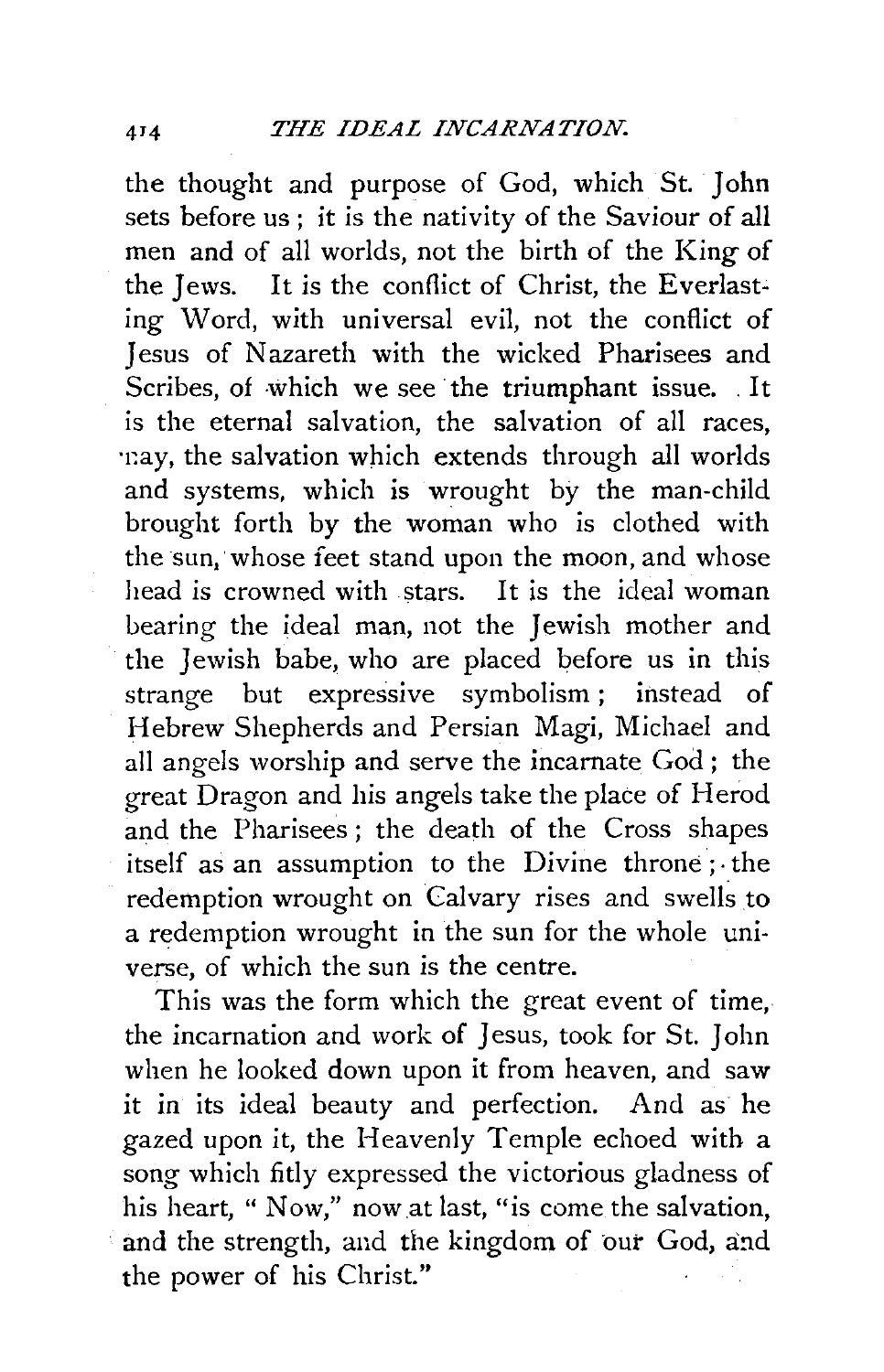And, indeed, this brief exultant psalm very exactly reflects our own emotions, or adapts itself to them, as we consider the incarnation of the Son of God, whether we regard it from its earthly or from its heavenly side.

There were "saviours" before Jesus came to save his people from their sins. Moses is expressly called a saviour by the Voice of Inspiration. And David was a saviour. Nehemiah and Elijah, and Isaiah,-all the wise statesmen and eloquent prophets who helped to save the chosen people from their enemies, or their miseries, or their sins, were, in a most true sense, their saviours.<sup>1</sup> There was, *top,* a kingdom of God on earth before the kingdom which Jesus came to set up: for the Hebrew nation were God's people, and He was their king. But before Him there was no kingdom so truly heavenly as his, no saviour comparable with Him. All that came before Him were but as stars which a little relieved the gloom of the night; He was the Sun with whom there came a new day. When He took our flesh, bore our sins, reconciled us to the Majesty on high, heaven and earth might well affirm, might well sing,—" Now is come the salvation, and *the* kingdom of God."

But the more we contemplate the salvation wrought by Christ and the Divine kingdom He established on earth, the more conscious we grow of our weakness, of the sins and infirmities which unfit us for a Divine service and blessedness. We say : <sup>i</sup>f It *is* a great salvation, but how shall we ever grasp it and assure ourselves that it is really ours ?" We

<sup>1</sup> See Nehemiah ix. 27.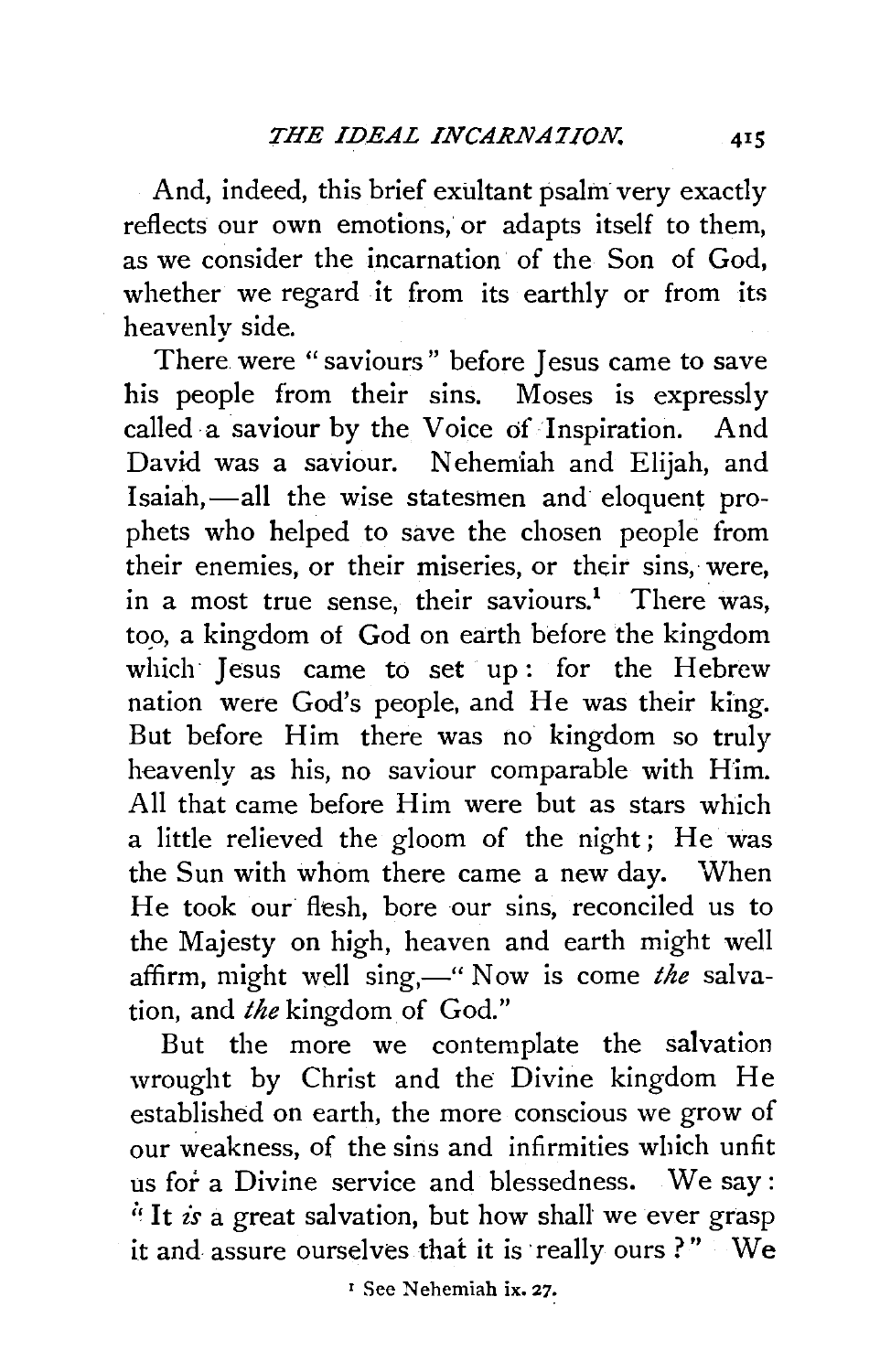say: "The kingdom of Christ is in very deed a Divine kingdom, a true kingdom of heaven, for it is pure and strong and bountiful as the heaven which bends above the earth and enriches it ; but how can we-so polluted, so infirm of will, so inconstant of heart-hope ever to enter and abide in it?" And in such moods as these it is well for us if we too can hear the loud voice from heaven, singing, " Now is come *the strength,"* as well as the salvation, *"and the power of his Christ,"* as well as the kingdom of  $God.$  For what we want is just this,—the strength to lay hold on the salvation, and the power of Christ to draw us into the kingdom of God and to make us meet to abide in it.

Or, again, if we consider the work of Christ on its heavenly side, still heavier demands are made on our faith and hope. For now we have to conceive of Him as the ideal Man in whom all the powers and energies of humanity, masculine and feminine, are gathered up, as the centre, crown, life of the whole human world, with its various races, kingdoms, cultures, civilizations. Nay, we have to conceive of Him as the eternal creative Word, as standing at the source of universal life; as effecting a redemption, not for a single race, nor even for the Church alone, but for the whole creation, for all worlds and all their inhabitants; as conducting all the intelligent creatures of God through darkness into light, through the mysteries of life and death into the still greater mystery of life everlasting, through the seasons and cycles of time into eternity. This universal salvation we confess to be *"the* salvation," this universal kingdom to be " *the* kingdom of God." But *how* can we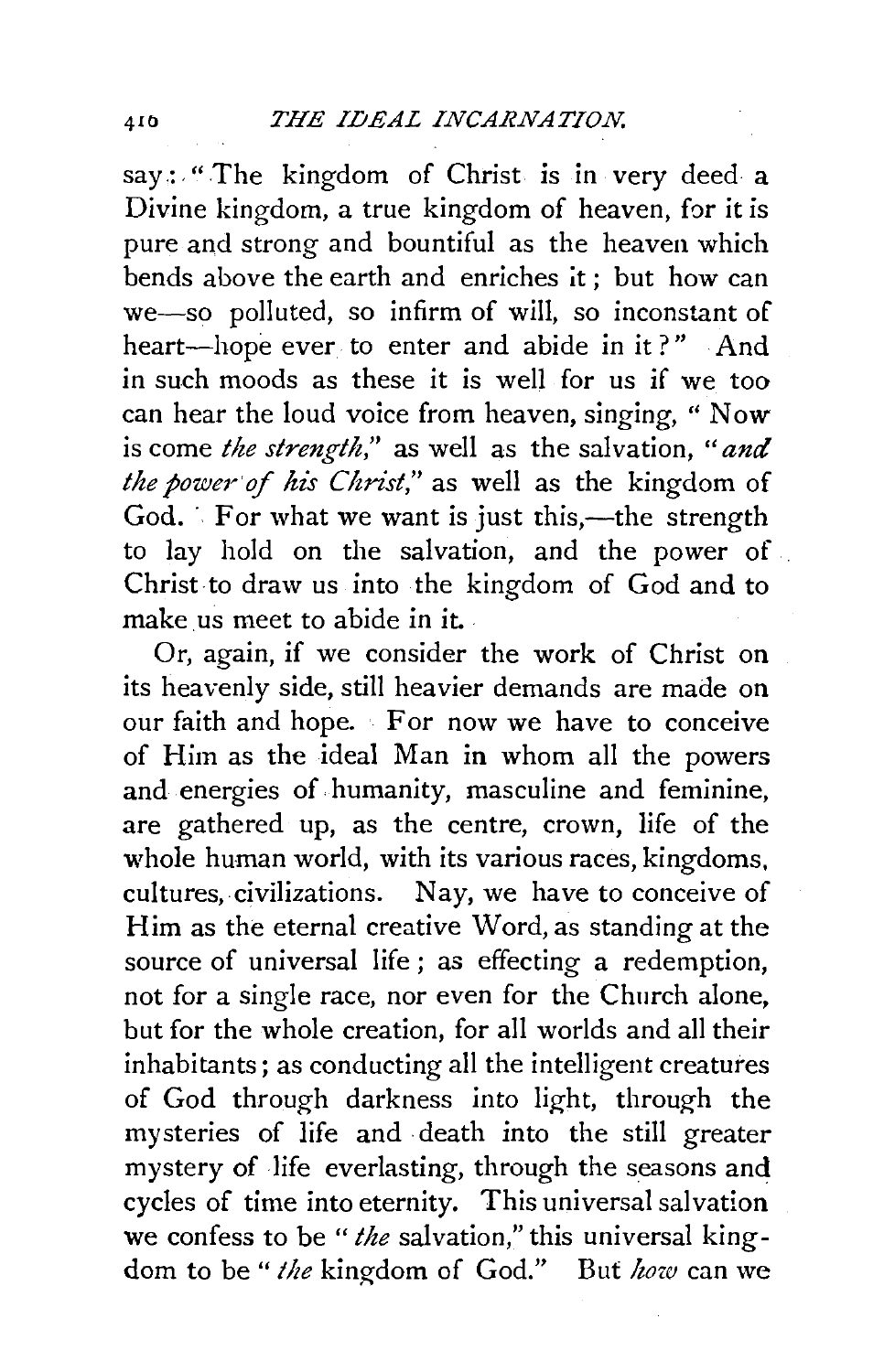rise to a conception so grand, so boundless ? how can we believe, or even hope, that a salvation so great has been wrought, when we see the whole creation still groaning in bondage to vanity and corruption, and the races of men still plunged in guilt and misery? . We can only rise to it and grasp it as we listen to the loud voice from heaven and believe what as yet we cannot see. In heaven they see the end from the beginning, the goal to which all things round, as well as the devious and obscure course by which they travel. And if *they,* with their wide clear vision, their insight into the counsels of Eternal Wisdom and Love, assure us that Christ sits in the sun, ruling all events; that in Him is not only salvation for all, but *the strength* by which all lay hold on that salvation; that He came, not only to establish the kingdom of God, but to exert the *power* by which all men are drawn into that kingdom,-shall we not listen to them, and believe, and hope, and rejoice ? Will it be wise of us to trust eyes so dim as ours rather than their open eyes who see the truth ?

O it is an infinite comfort to us, walking here among the shadows, to learn how human fate and destiny, *our* fate and destiny, shape themselves to the gracious spirits who look down on us from the unclouded light! It is an infinite comfort to us, as we advance slowly and sadly on our journey, to pause now and then and listen to the music of their song, and set our feet to the measure of its strain. And it should quicken in us the ardours of an immortal hope for ourselves and for the world that now, as, summoned by the vision of St. John, we